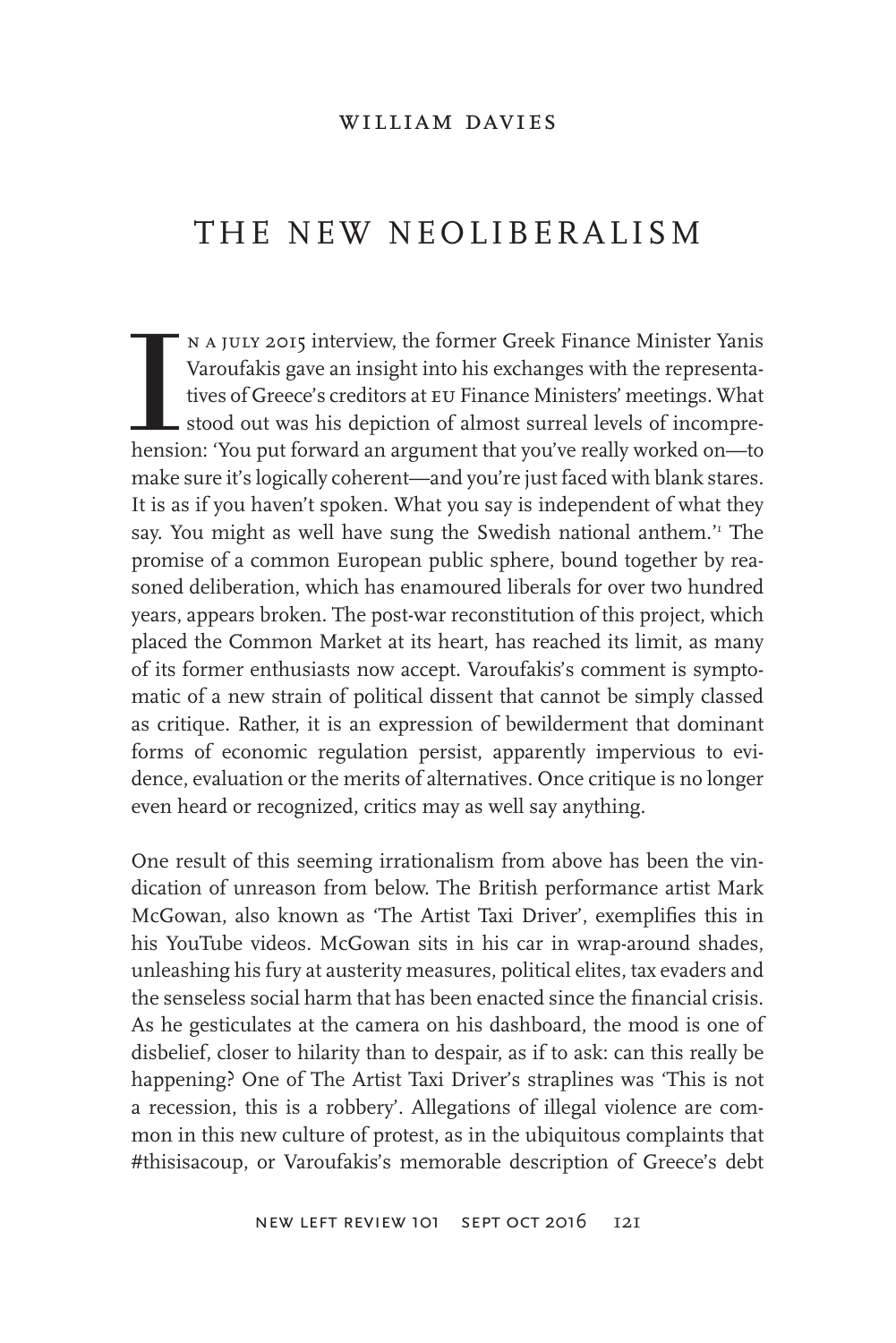conditions as 'fiscal waterboarding'. In the us, *The Onion* and *The Daily Show* have long offered a model of satirical reporting on the political scene. *The Daily Mash*, a British website, has developed a more specific focus on economic nonsense, with articles such as '"Getting your name out there" to become legal tender' or 'Tories to build thousands of affordable second homes'. The proximity of these headlines to 'real' news effectively offers readers a choice of two stories, both equally absurd.

This seeming shift to unreason by the governing powers has been characterized since 2008 by more vindictive varieties of policymaking, which often operate outside of the norms of policy evaluation, evidence gathering or public appeal. In the past, neoliberalism has been criticized for elevating economic judgements of 'efficiency' or 'competitiveness' above moral judgements of social justice. But increasingly it appears, at least at the level of public discourse, that governments are operating outside of the norms of judgement altogether. The best example of this is austerity itself. History offers scant examples of pro-cyclical fiscal-contraction programmes that have succeeded in avoiding macroeconomic stagnation.<sup>2</sup> The hypothesis of 'expansionary fiscal austerity', put forward by Harvard economist Alberto Alesina and enthusiastically cited by a number of European political leaders since 2008, only ever proposed that spending cuts need not necessarily lead to reduced growth. Yet no amount of empirical evidence of austerity's failings seems adequate to derail those who pronounce its necessity.

Social policies aimed at disciplining vulnerable populations have become equally unbelievable. Under Britain's 'benefit sanctions' regime, welfare payments can be suddenly suspended for up to a month on account of trivial breaches, without any sense of procedural reason as to how the rules are applied. One man had a heart attack on the way to an appointment, but was nevertheless sanctioned; another lost his benefits for going to his brother's funeral, having been unable to get through when he tried to phone the Job Centre. Over a million people in the uk have received sanctions for one reason or another. Thousands have died after being declared 'fit for work' by workfare contractors and having their disability benefits cut.3 Labour-market policies now incorporate dubious

<sup>1</sup> Yanis Varoufakis, 'My five-month battle to save Greece', *New Statesman*, 16 July 2015.

<sup>&</sup>lt;sup>2</sup> See Mark Blyth, *Austerity: The History of a Dangerous Idea*, New York 2013.<br><sup>3 '</sup>Patrick Butler, 'Thousands have died after being found fit for work, DWP figures show', *Guardian*, 27 August 2015.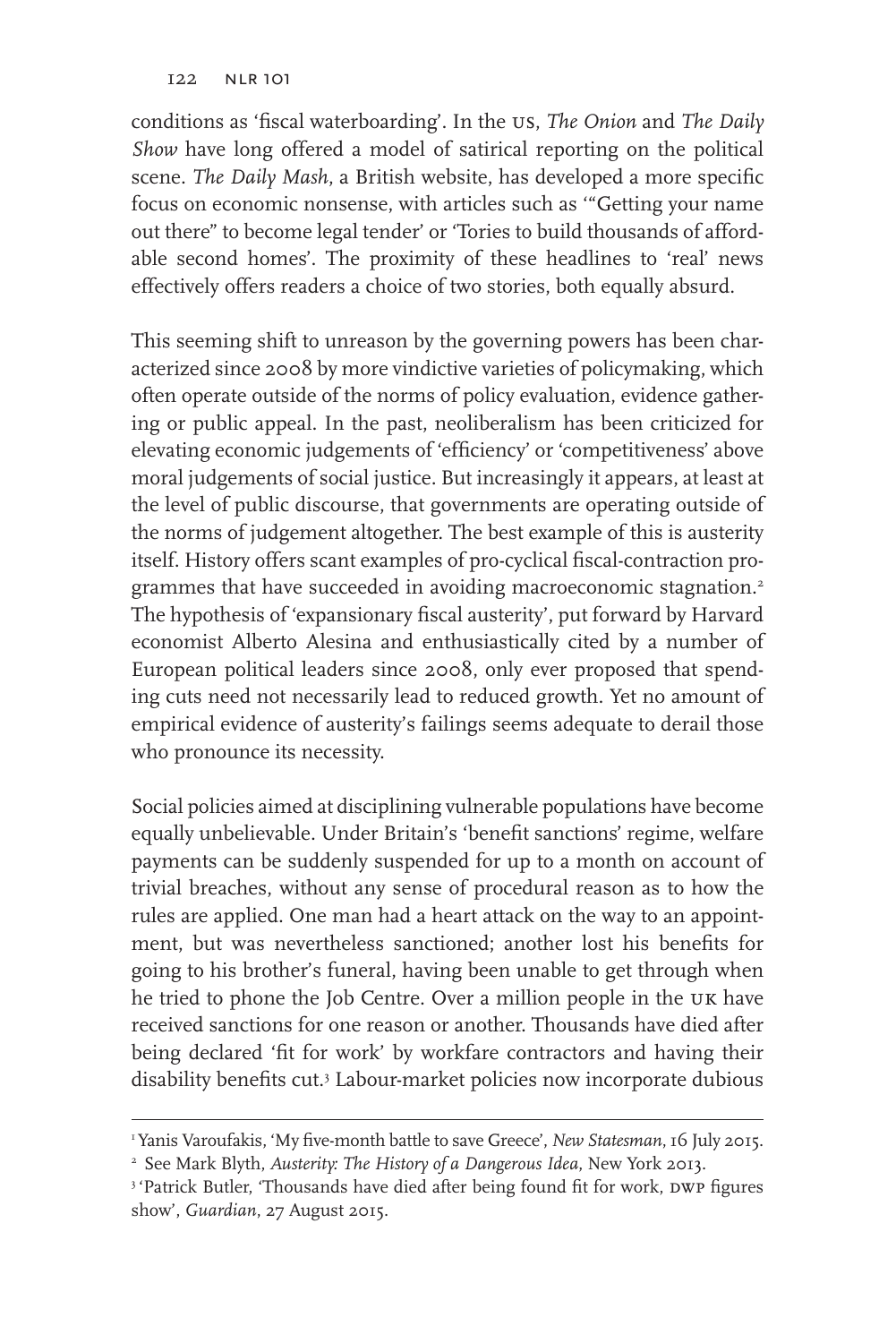behavioural activation techniques, from neuro-linguistic programming to self-marketing slogans. Participants must read out 'affirmations', such as 'My only limitations are the ones I set for myself', which are almost comically distant from the reality of those living with low incomes, chronic health conditions and dependent family members.

It might be argued that such policies are not beyond reason altogether. Austerity clearly has its beneficiaries in creditor states and financial institutions; harsh treatment for welfare recipients serves well-known electoral agendas. Yet these trends do seem to exist outside of public governmental reason. If Foucault was right to argue that liberal states desisted from vengeful, excessive forms of punishment in the 19th century, replacing them with expert forms of discipline rooted in detailed statistical, psychological and economic knowledge of how to achieve optimal outcomes, then contemporary austerity regimes would appear to be reversing certain aspects of this. It is no longer clear that the social sciences, economics or psychology are being applied in a normative, methodological, publicly falsifiable sense. Instead, they appear to be operating as arms of sovereign power, asserting truths rather than discovering them.

## *Dead yet still dominant?*

If today we live under neoliberalism, it is manifestly different from the neoliberalism that rose to power in the late 1970s and early 1980s, and different again from that which held sway from the 1990s, in the long boom preceding 2008. The nomenclature has always been a controversial one. It is frequently suggested that the term 'neoliberalism' refers to too many heterogeneous or contradictory policy dynamics, and is therefore useless. Of course, the internal inconsistency of the concept may encapsulate something real about the system it purports to capture. Yet there is nevertheless something problematic about ascribing governmental interventions in 2016 to the same overarching rationality or teleology as those of 2001 or 1985. It would certainly appear that neoliberalism has entered some sort of post-hegemonic phase, in which systems and routines of power survive, but without normative or democratic authority. In this sense, neoliberalism is, as Neil Smith put it, 'dead yet still dominant'.4 But what if the new power forms are not dwindling, as that would suggest, but abandoning the quest for hegemony, in Gramsci's

<sup>4</sup> Neil Smith, 'The Revolutionary Imperative', *Antipode*, vol. 41, no. s1, 2010.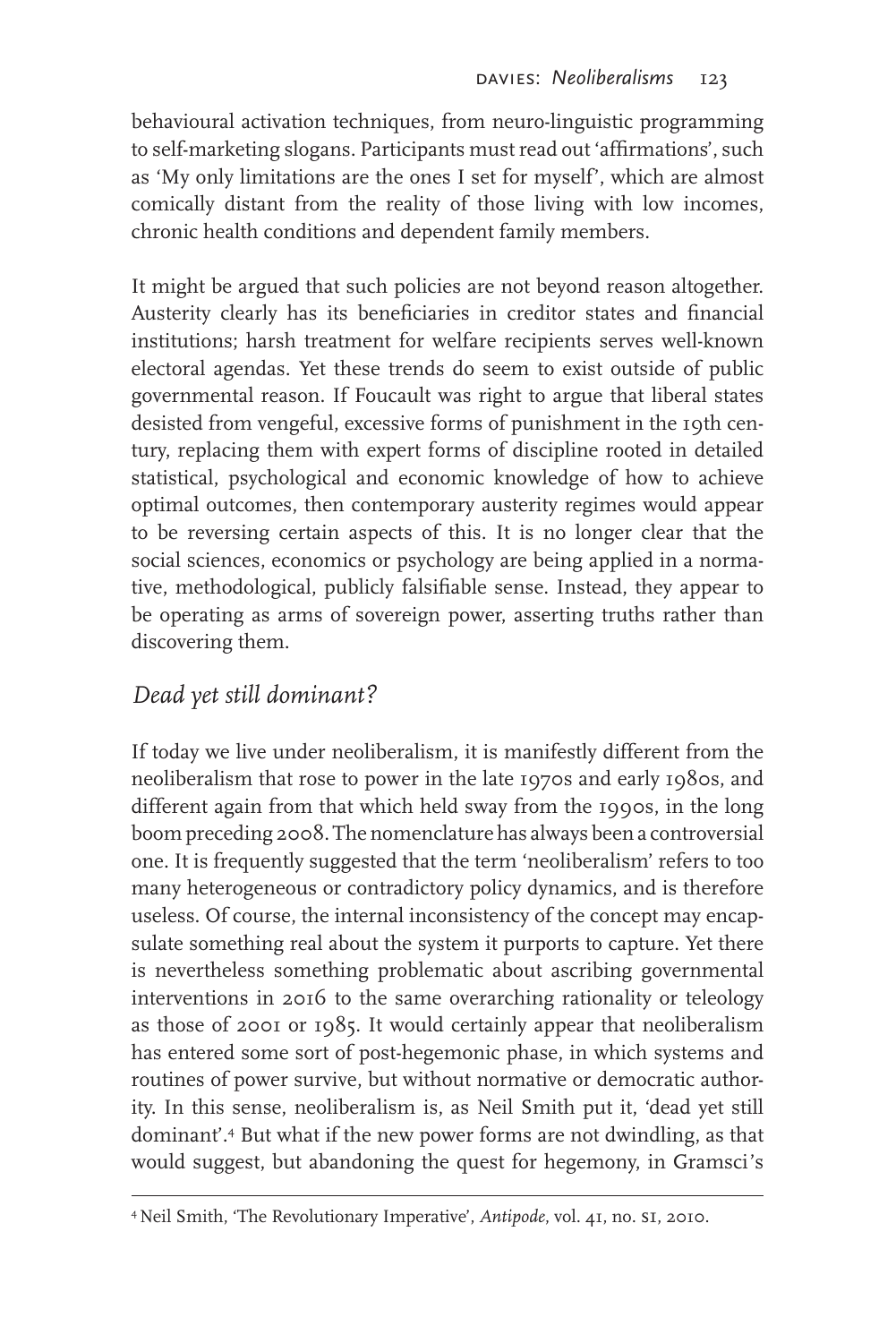ethical sense, altogether? What has emerged, I want to suggest, is not simply another 'post' but a new phase of neoliberalism, which is organized around an ethos of punishment. This is not the type of punishment conceived by Bentham and historicized by Foucault, namely a measured science of displeasure. Rather, it is a relentless form that acts in place of reasoned discourse, replacing the need for hegemonic consensus formation. It is this that provokes shock and incredulity in response, captured in the notion of 'fiscal waterboarding'.

To understand this new phase historically, we need to consider how it differs from what came before 2008. From this perspective, it is clear that there was not a single epoch of neoliberalism, but two. Firstly, there was the spread of neoliberalism from around 1979, which lasted for roughly a decade leading up to the fall of the Berlin Wall, led by neoconservative parties of the right, and notably by Reagan and Thatcher (even if Carter and Callaghan had delivered the first blows). Secondly, there was the application of neoliberalism which lasted nearly two decades, between the demise of state socialism and the global financial crisis. Importantly, this was advanced by liberal and ex-socialist parties of the centre left, leaving many of these parties now in a state of disarray as a result. The epochal distinction I seek to draw is not between modes of regulation or varieties of policy as such, but between the ethical and philosophical orientations that accompany them. The same instruments of state power can carry multiple meanings, at different points in history. The *telos* or *a priori* principle of a policy is intangible, but exists nevertheless in the psychology and mutually understood practices of those who implement and live with it. With this in mind, I offer an interpretation of the successive ethical philosophies that have provided the neoliberal state with its orientation. What has changed since 2008 is not so much the techniques of power—which have remained eerily constant—but the spirit or meaning in their enactment.

#### 1. combative neoliberalism: 1979–89

The origins of neoliberalism, as a distinctive political and intellectual project, can be traced back to the socialist calculation debate, and Ludwig von Mises in particular.<sup>5</sup> These foundations indicate something about

<sup>5</sup> Ludwig von Mises, 'Economic Calculation in the Socialist Commonwealth', in *Socialism: An Economic and Sociological Analysis* [1922], Auburn, al 2009.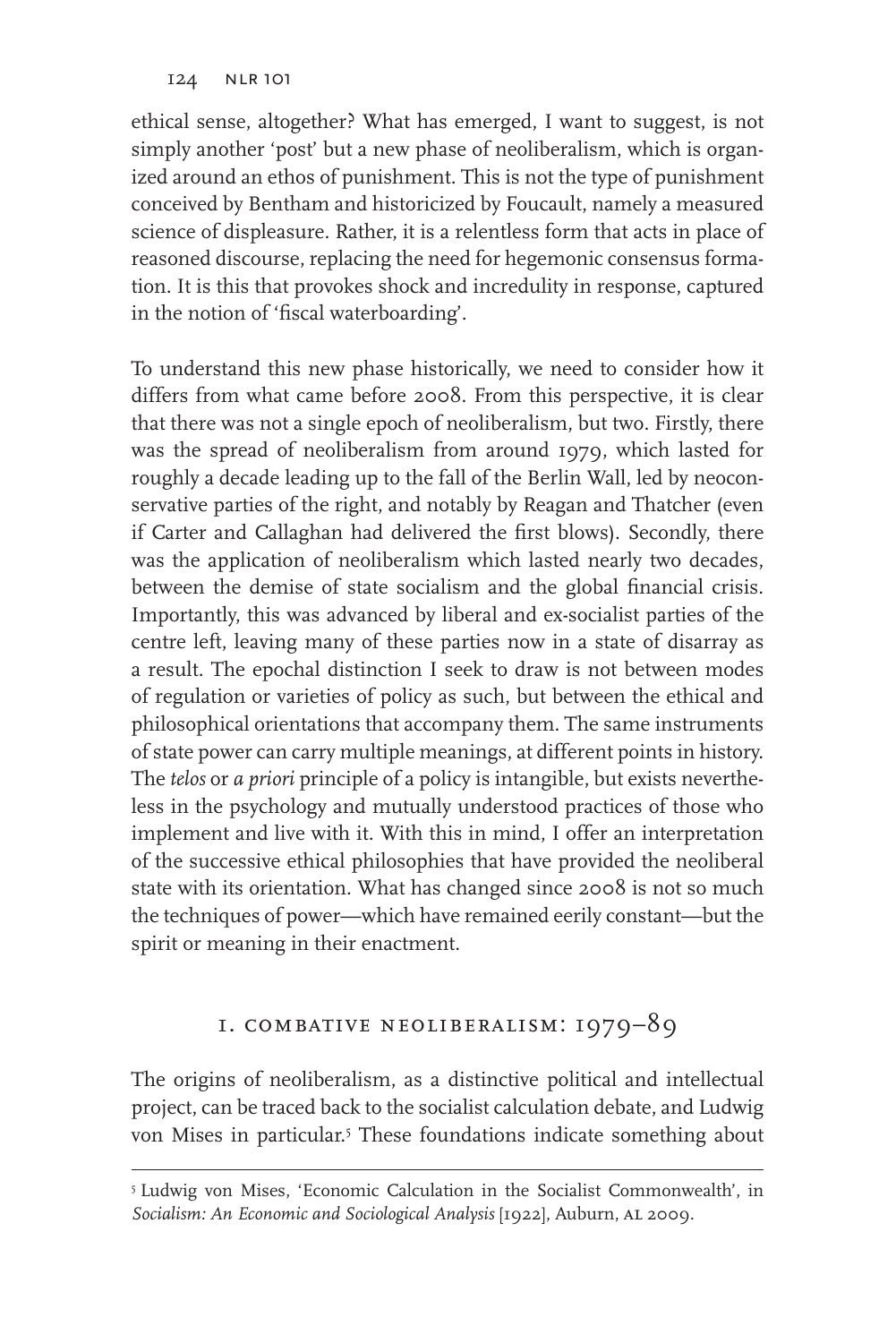the character of the neoliberal critical reason that would follow. Long before Hayek and his allies attempted to construct a positive vision of neoliberal government, Mises had signalled the primarily obstructive, even destructive, ambitions of neoliberal intellectuals. At the heart of his 1920s contributions was the need to discredit the rationality of socialism. He set an impossible standard for what a 'rational' socialist government would need to look like. Focusing on the philosophical problem of intersubjective valuation, Mises famously argued that the price system was the only conceivable means of converting values into commensurable metrics of calculation. Investment in productive capital would be irrational without such a system, given the time horizons and complexities involved in industrial production. While Mises himself was never a central figure in the later 'neoliberal thought collective', as Philip Mirowski calls it, he offered a model for the critical dismantlement of socialist and Keynesian policymaking.<sup>6</sup> His style of critique set the tone for what would follow: insistence on simple, seemingly obvious binary choices between liberal market capitalism and everything else.

As Mirowski notes, the thinking of the early neoliberals shared aspects of Carl Schmitt's anti-democratic political realism. Their view of 'the political', present also in the American tradition of neoliberalism that emerged at the Universities of Virginia and Chicago, was one dominated by the problem of executive decision, which needed insulating from short-term populist objectives. Placing executive power in the hands of rational technocrats would be the necessary corollary of safeguarding the rationality of the price system. One can also witness another classically Schmittian dimension to the neoliberal style of critique: the starkness of the choice between market economies and everything else introduces a friend–enemy distinction to the field of economic policymaking. Socialism represented the necessary enemy for neoliberalism to coalesce as a political identity.

How neoliberalism developed between the socialist calculation debate and the triumph of the New Right in the 1980s is a story that has been told elsewhere. Many accounts have stressed the role of think-tanks in developing the positive policy platform that Hayek sought to construct. Yet it would be an error to forget that this movement was catalysed, held together and motivated by a spirit of resistance to non-capitalist political

<sup>6</sup> Philip Mirowski and Dieter Plehwe, eds, *The Road from Mont Pèlerin: The Making of the Neoliberal Thought Collective*, Cambridge, ma 2009.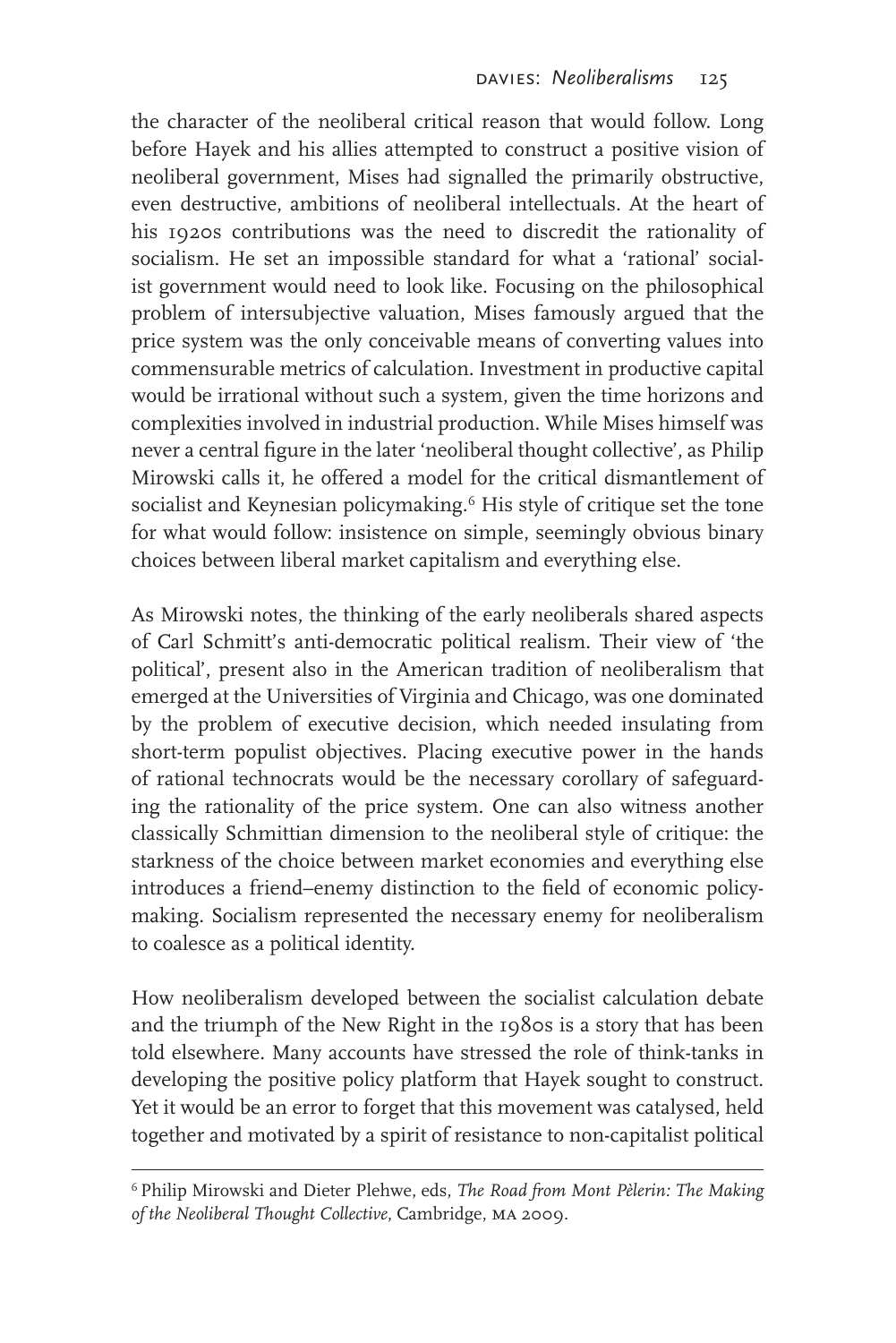and intellectual forces. Inspired by examples from the left, it was a self-conscious insurgency, a social movement aimed at combating and ideally destroying the enemies of liberal capitalism. To the surprise of much of the left in the late 1970s, capital was able to re-organize socially and politically, just as labour had once done.7 In its applied form, combative neoliberalism involved an array of tactics aimed at undermining the possibility of socialism. Anti-labour legislation and sometimes violent confrontations with trade unions—air-traffic controllers in the us, miners in the uk—were chief amongst these. Anti-inflationary monetarist policies and high interest rates had the added effect of driving up unemployment to unprecedented levels. Alan Budd, one of Thatcher's economic advisors, later confessed that this was an underlying goal of monetarism all along.8 Accelerated military spending by the Reagan government placed unsustainable strains on the Soviet economy, while masking the lack of private-sector growth in the United States.

Classically Marxist accounts, such as David Harvey's, focus on these political developments as proof that the neoliberal state is an instrument of class power.9 The restoration of the rate of profit, following the inflationary slump of the 1970s, was its abiding purpose, though not one it lastingly achieved. But this does not capture the cultural and ideological orientation of combative neoliberalism, which was to demolish noncapitalist avenues of political hope. David Graeber puts this succinctly: 'Whenever there is a choice between one option that makes capitalism seem the only possible economic system, and another that would actually make capitalism a more viable economic system, neoliberalism means always choosing the former.'10 The stark binary first introduced by Mises, between the rationality of the price system and the irrationality of anything else, has the effect of obscuring all differences that exist between systems and cultures of socialism. It obliterates choices between more and less effective forms of collectivism, while occluding the various types of mixed economy that succeeded during the post-war boom.

The coherence of neoliberalism as a particular form of critique and political practice was therefore invented only in combative opposition to

<sup>7</sup> Wolfgang Streeck, *Buying Time*, London and New York 2014.

<sup>8</sup> Daniel Trilling, 'A "nightmare" experience?', *New Statesman*, 8 March 2010.

<sup>9</sup> David Harvey, *A Brief History of Neoliberalism*, London and New York 2013.

<sup>&</sup>lt;sup>10</sup> David Graeber, 'A Practical Utopian's Guide to the Coming Collapse', *The Baffler*, no. 22, 2013.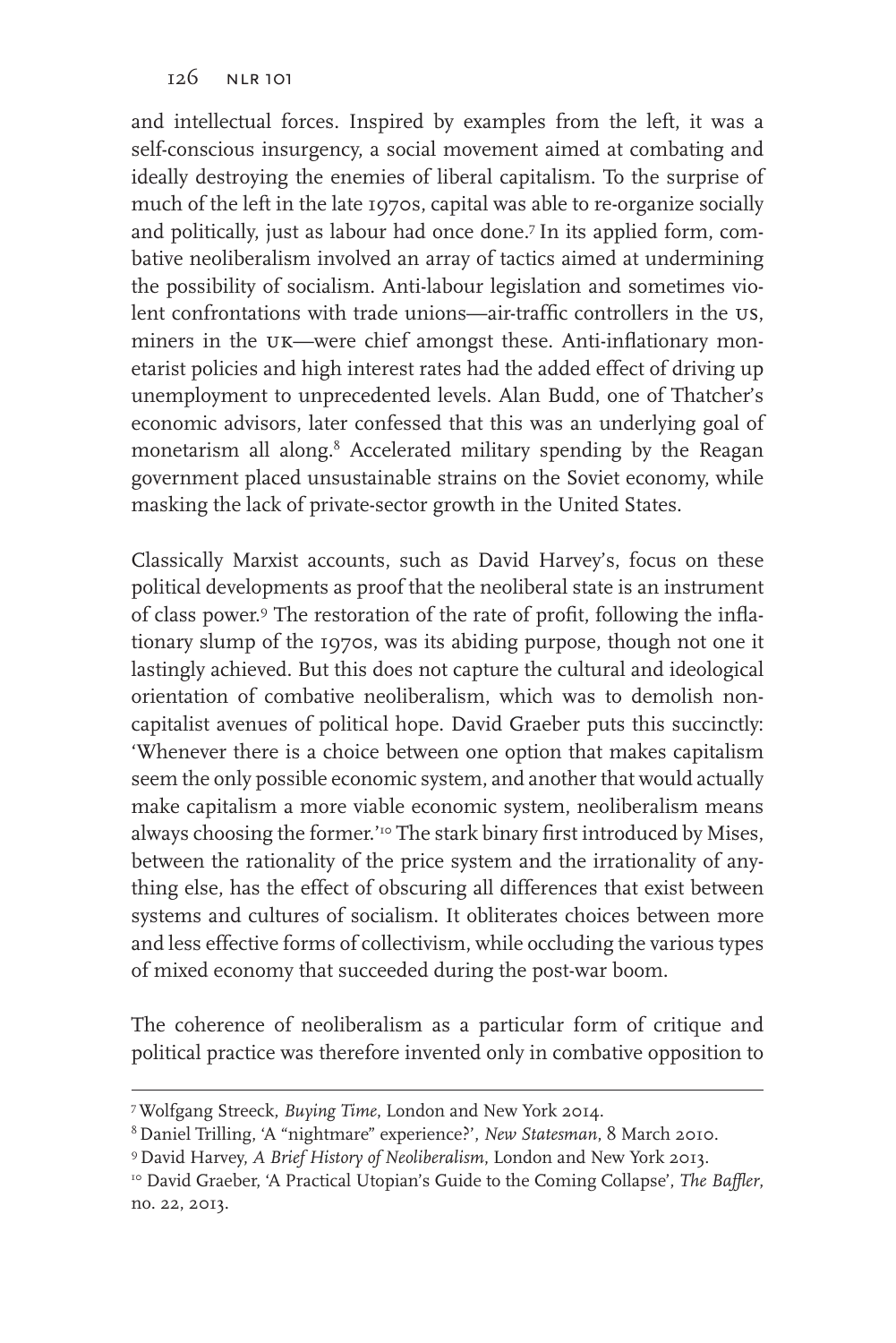socialism, whose destruction, both internationally and domestically, provided its animating *telos*. Many of the flagship neoliberal policies of the 1980s did not 'work' in any measurable utilitarian sense. Subsequent analysis has shown that uk labour-market reforms, for example, did nothing to increase the level of private-sector employment in the long run, once the effects of privatization are stripped out.<sup>11</sup> But they succeeded in their more diffuse ethical agenda, of anchoring political hopes and identities in non-socialist economic forms.

#### 2.normative neoliberalism: 1989–2008

What is neoliberalism in the absence of socialism—what provides its orientation or ethical coherence? Neoliberalism's golden age in the 1990s, described by Giovanni Arrighi as the *belle époque* of America's global hegemony, witnessed a different mode of government. Once the horizons of political hope had been delimited to a single political-economic system, the project of modernization became an explicitly normative one, of how to render that system 'fair'. The neoliberal *telos* became a constructivist one, of rendering market-based metrics and instruments the measure of all human worth, not only inside the market but, crucially, outside it as well. Foucault was one of the first to notice that neoliberal intellectuals were not only engaged in a critical demolition of the claims for economic planning, *à la* Mises, but also in a remaking of subjectivity around the ideal of enterprise.<sup>12</sup> Concepts such as 'human capital' offered a new lens through which to analyse and calculate decision-making in non-market contexts. The virtue of markets was their competitive quality, which provided a normative procedure through which value and knowledge could be ascertained.<sup>13</sup> According to this logic, all spheres of human activity should therefore be reconstructed around the standards of competition, so as to ensure that valuable products, services, artefacts, ideas and people were discoverable. The task of government was now to ensure that 'winners' were clearly distinguishable from 'losers', and that the contest was perceived as fair.

<sup>&</sup>lt;sup>11</sup> Ewald Engelen et al., *After the Great Complacence: Financial Crisis and the Politics of Reform*, Oxford 2011.

<sup>&</sup>lt;sup>12</sup> Michel Foucault, *The Birth of Biopolitics: Lectures at the Collège de France 1978–79*, London 2008.

<sup>13</sup> F. A. Hayek, 'Competition as a Discovery Procedure' [1968], *Quarterly Journal of Austrian Economics*, vol. 5, no. 2, 2002.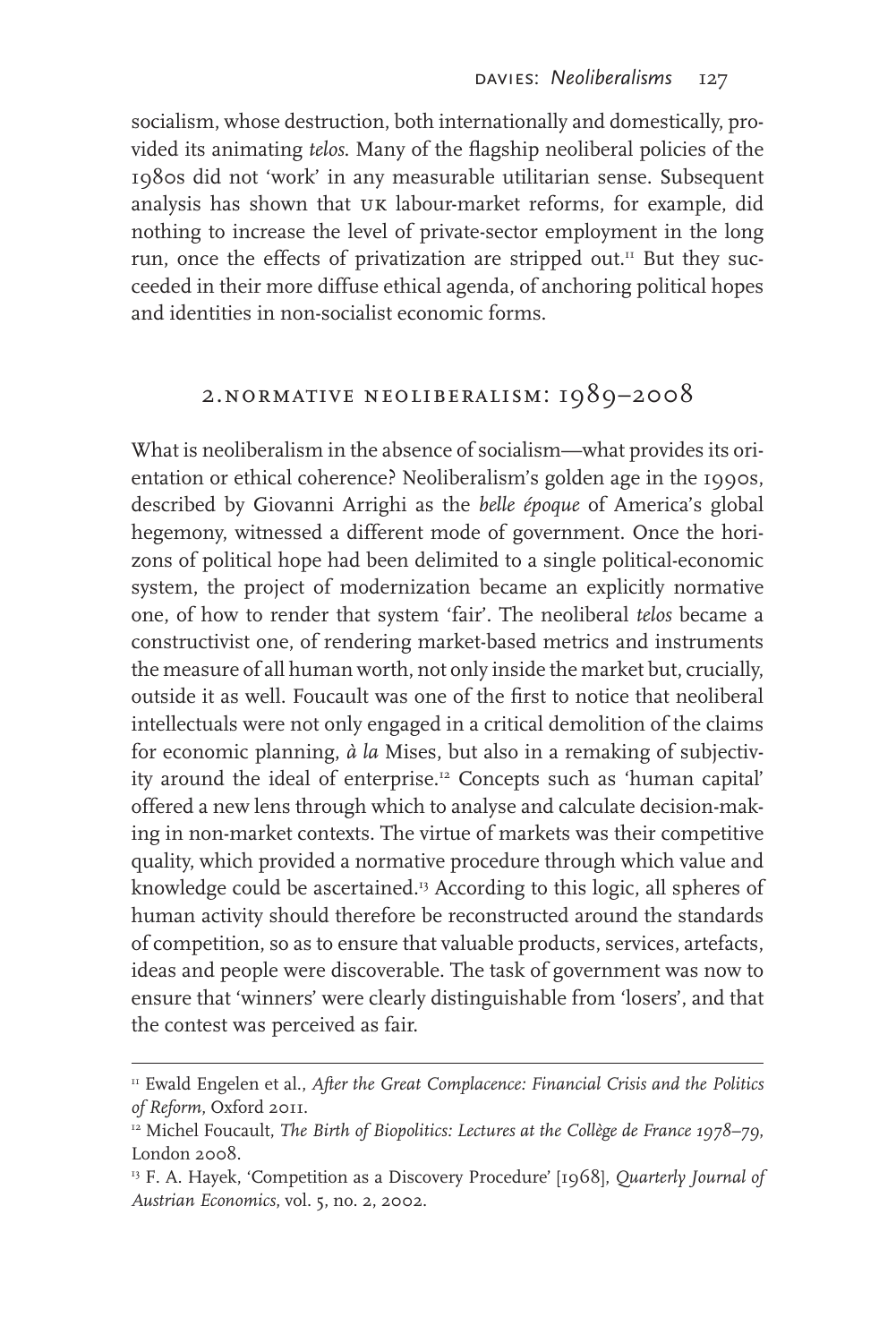In practice, this involved the constant modernization of administration, management and accounting. The reforms of public-sector bureaucracies sought to inject a spirit of enterprise into government itself. In the uk, the Research Assessment Exercise was introduced in 1986 to impose a score on every university department in the country, producing a ranking from best to worst in research quality. Over the 1990s, arts institutions were exhorted to implement new accounting methods for capturing value. Cost–benefit analysis, coupled to the neoclassical language of 'market failure', became the tests of legitimate public spending. Techniques of strategic audit were invented for ranking the 'competitiveness' of nations, regions and cities. The expansion of neoclassical economics and auditing into all walks of social and political life was a disheartening phenomenon, which stripped non-market domains of their autonomous logics.14 It achieved what I have described as neoliberalism's disenchantment of politics by economics. Yet it is important also to recognize the normative procedures and constraints that this constructs around the exercise of political power. Under such conditions, neoclassical economics becomes a soft constitution for government, or 'governance' in its devolved forms. Normative questions of fairness, reward and recognition become channelled into economic tests of efficiency and comparisons of 'excellence'. Coupled to markets and quasi-market contests, the ideal is that of meritocracy, of reward being legitimately earned, rather than arbitrarily inherited.

Centre-left governments were better suited to the pursuit of normative neoliberalism, or what was called the Third Way, for two reasons. Firstly, as a mode of government aimed at modernizing public institutions and intervening in social life, this required techniques, institutions and expertise traditionally associated with social democracy rather than with conservatism.15 It was a self-consciously progressive project, fuelled by a reformist desire to produce a fair society unhindered by constraints of culture or tradition. Secondly, higher levels of social spending often accompanied the development of this new economistic hegemony. The centre left viewed the spread of economic audits as the necessary means of achieving value in public services and programmes

<sup>14</sup> See Wendy Brown, *Undoing the Demos: Neoliberalism's Stealth Revolution*, Cambridge, ma 2015.

<sup>15</sup> This is argued by Pierre Dardo and Christian Laval, *The New Way of the World: On Neoliberal Society*, London and New York 2014.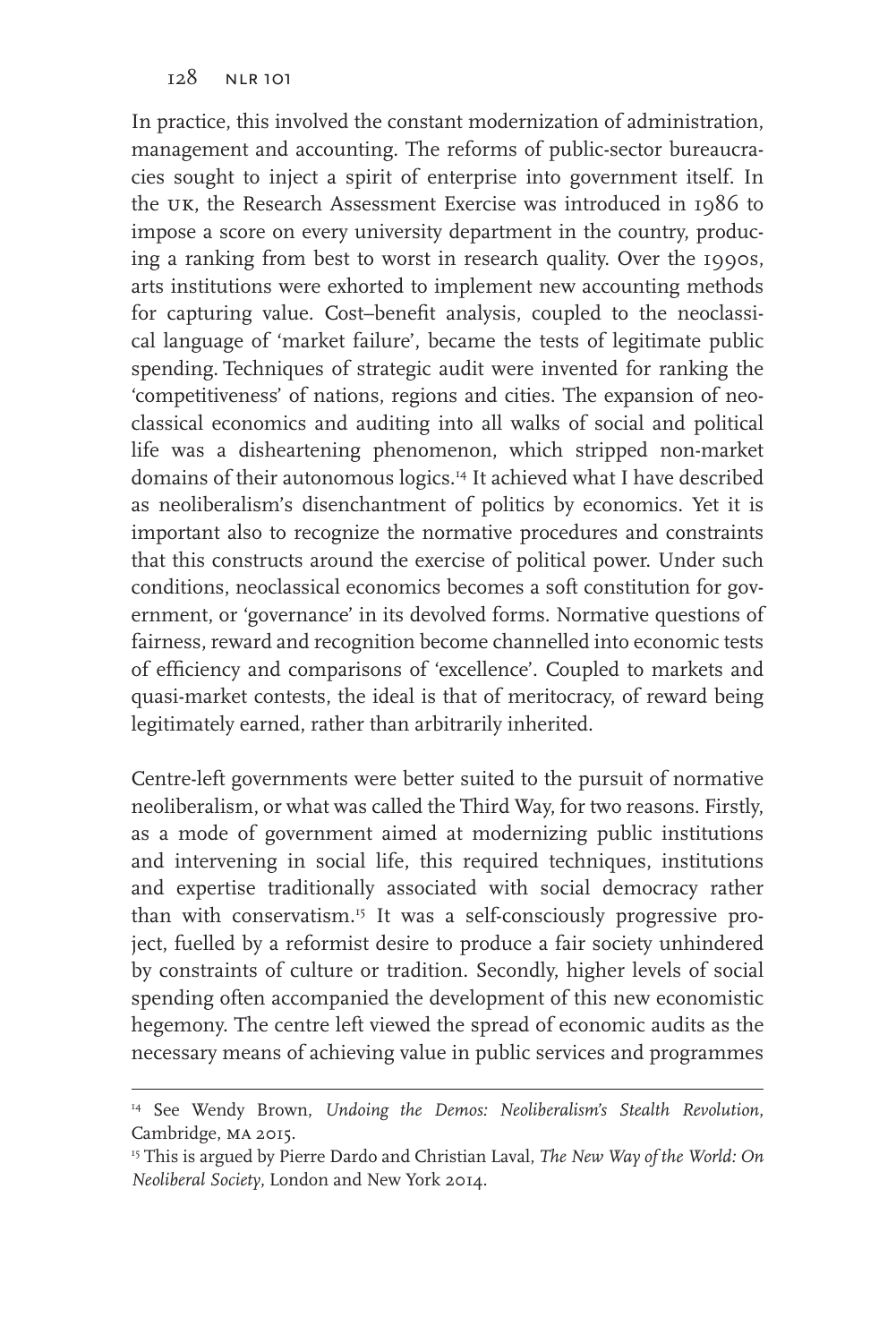in a post-social-democratic age.<sup>16</sup> In cases such as higher education or the arts, professionals experienced auditing not merely as punitive or panoptical, but as the basis on which they could legitimately earn more funding.

Given the constitutional importance of competition within normative neoliberalism, its legitimacy has never been threatened by inequality as such. Its moral vision hung ultimately on the authority of the audits, economic tests and methodologies that various agencies used to judge and calculate value across society at large. These valuations had to retain some *a priori* status, in order for normative neoliberalism to hold together. That distinction was lost during the banking crisis once it emerged that systems of audit and economic modelling could potentially serve vested political and economic interests. The discovery that auditors and credit raters were also driven by financial incentives helped to strip normative neoliberalism of its ideological coherence. Inequality, which had been rising in most of the Global North since the 1980s, returned as a major concern only once the tests of legitimate inequality had been found to be faulty.

# 3. punitive neoliberalism: 2008–?

Looking back on the first two phases of neoliberalism, it is curious that critical theorists and social scientists largely failed to recognize one of their defining economic characteristics: the build-up of debt. As Wolfgang Streeck shows in *Buying Time*, there was a phase of rising public debt, coinciding with what I have termed combative neoliberalism, followed by a phase of rising private debt, coinciding with normative neoliberalism. But it was not until after the fact that much critical or analytical attention was paid to either of these. While financialization was on the rise, it was largely mistaken for other forms of immaterial value, such as 'creativity' or 'knowledge'17—concealing the political logic of debt during periods of combative and normative neoliberalism, which then came dramatically to the fore following the global financial crisis.

<sup>16</sup> See Michael Power, *The Audit Society: Rituals of Verification*, Oxford 1997.

<sup>17</sup> For an interesting *mea culpa* on this issue, see Maurizio Lazzarato, *The Making of the Indebted Man*, Cambridge, ma 2012, pp. 50–1.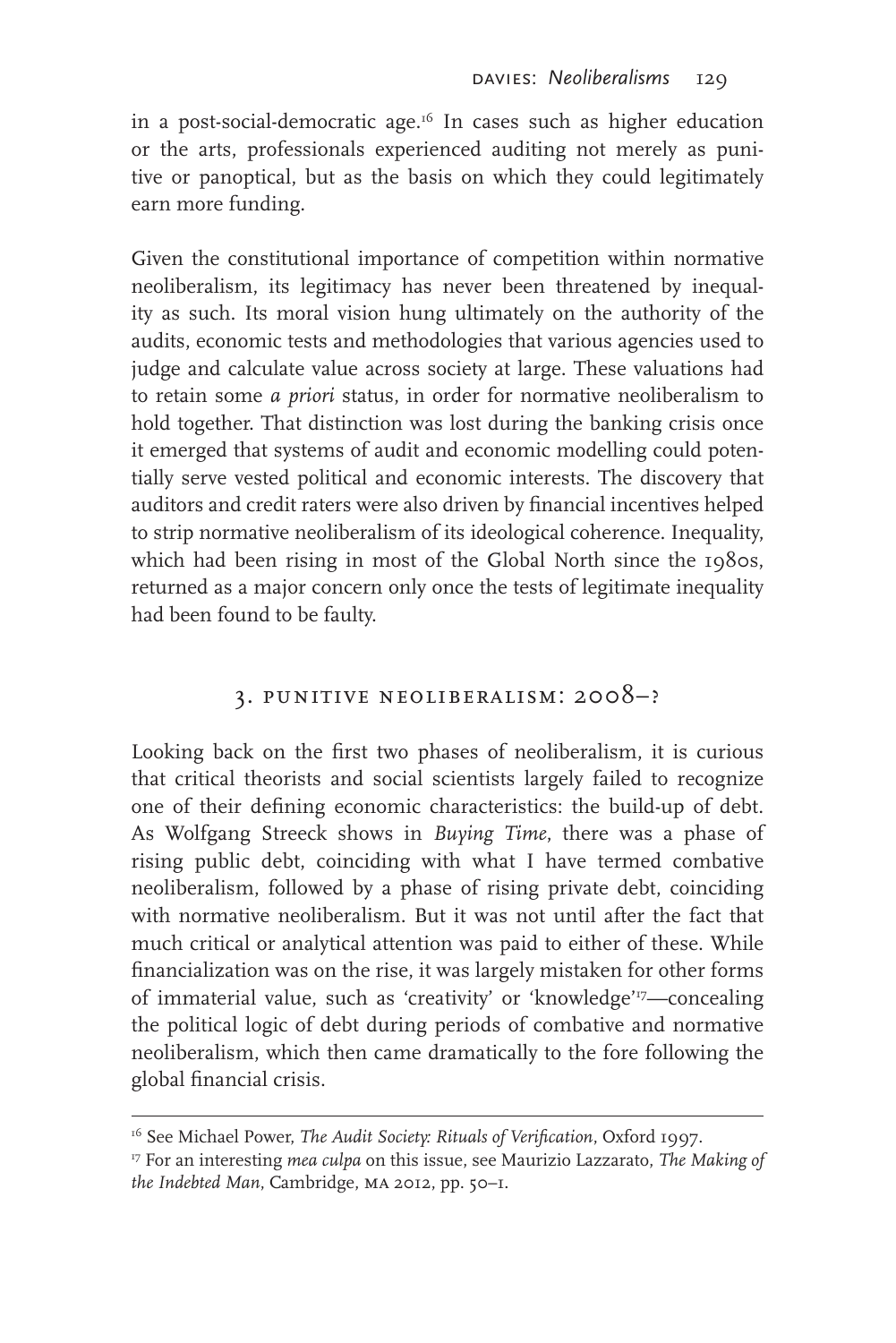The transfer of banking debts onto government balance sheets, creating the justification for austerity, has triggered a third phase of neoliberalism, which operates with an ethos of heavily moralized—as opposed to utilitarian—punishment. What distinguishes the spirit of punishment is its *post jure* logic, that is, the sense that the moment of judgement has already passed, and questions of value or guilt are no longer open to deliberation. By the same token, it is post-critical. Under punitive neoliberalism, economic dependency and moral failure become entangled in the form of debt, producing a melancholic condition in which governments and societies unleash hatred and violence upon members of their own populations. When debt is combined with political weakness, it becomes a condition for further punishment. Studies of those living in poverty with problem debts found a prevalent psychology of melancholia, whereby debt exacerbates a sense of self-recrimination and the expectation of further punishment.<sup>18</sup> Research on public attitudes to austerity confirms a similar internalization of financial morality, which produces the sense that we 'deserve' to suffer for credit-fuelled economic growth.<sup>19</sup>

The policy instruments and practices of punitive neoliberalism have strong family resemblances to those that were propagated in neoliberalism's first phases. Britain's Conservative Party has brought back Thatcher-era policies, such as an expansion of the 'right to buy' social housing, only now extended to tenants of non-profit housing associations, and anti-union legislation, such as a requirement to communicate picketing activities in advance to police and a ban on online balloting of members for strike action. These were even described as 'out of proportion' by the *Financial Times*. 20 It is not immediately clear what such measures are seeking to achieve. Judged against most standards of orthodox economic evaluation, they are self-destructive. Britain's inflated housing market is already a source of deep structural problems in its economy and, since 2008, the British economy has lost fewer days to strike action annually than at any point between 1900 and 1990. Greater union density and bargaining power would most

<sup>&</sup>lt;sup>18</sup> William Davies et al., 'Financial Melancholia: Mental Health and Indebtedness', Political Economy Research Centre, Goldsmiths, London 2015.

<sup>&</sup>lt;sup>19</sup> Liam Stanley, "We're Reaping What We Sowed": Everyday Crisis Narratives and Acquiescence to the Age of Austerity', *New Political Economy*, vol. 19, no. 6, 2014. 20 'uk government crosses the road to pick a fight', *Financial Times*, 14 September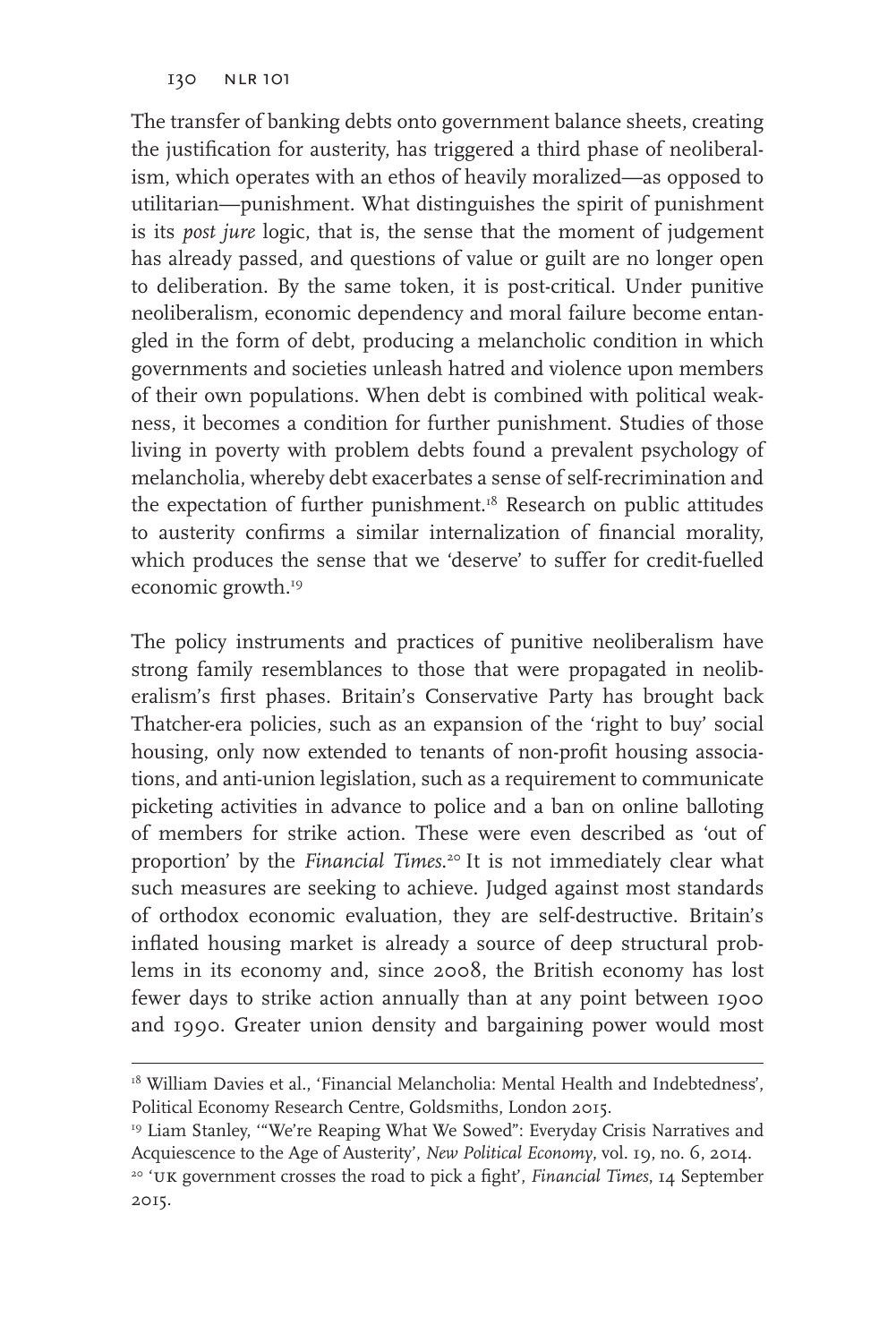likely raise wages, reduce inequality and thereby help promote more sustainable growth.<sup>21</sup>

The techniques associated with normative neoliberalism also take on a newly punitive quality. During times of growth, the spread of audits into the public and cultural sectors was experienced as a quasi-consensual basis on which to distribute more funds. During times of austerity, the same techniques become tools through which to withdraw them, producing manifold injuries in the process. Warren Buffett's famous claim, that 'only when the tide goes out do you discover who's swimming naked', is now being forcefully extended to the public and cultural realms. The government expectation that public-sector productivity can alleviate the losses associated with austerity means that the declining mental and physical health of public-sector workers is now one of the most significant indexes of fiscal retrenchment. A survey conducted in early 2015 found that nearly half of teachers in England had visited a doctor for reasons to do with stress, and more than two thirds were thinking of quitting; similarly, 70 per cent of junior doctors are considering leaving the National Health Service, in response to unpaid extension of working hours.22 The suicide of Stefan Grimm, a German scientist based at Imperial College, London, who had been set a target of research income to raise, in a context of increasingly competitive grant contests, highlights the types of strain that punitive target-setting can create in an age when funds are shrinking. The conflicts and injuries of neoliberalism are now increasingly played out in the somatic arena. The limits to austerity are most effectively asserted by disability rights activists and striking doctors, who have achieved a level of public support that represents a genuine worry to the Conservative government.

Yet the superficial similarity of contemporary neoliberalism to earlier phases masks a profound difference: in this phase, it is not at all clear why such measures are being introduced, other than out of a desire to extract some form of vengeance. The Schmittian worldview of the neoliberal pioneers, which pitted free-market capitalism against all varieties of non-capitalist system, has mutated into something equally

<sup>&</sup>lt;sup>21</sup> Florence Jaumotte and Carolina Osorio Buitron, 'Union Power and Inequality', VoxEU.org, Centre for Economic Policy Research, 22 October 2015.

<sup>22</sup> Matt Precey, 'Teacher stress levels in England "soaring", data shows', *bbc News*, 17 March 2015; Denis Campbell, 'Junior doctors: 7 in 10 to leave nhs if Hunt pushes through new contract', *Guardian*, 20 October 2015.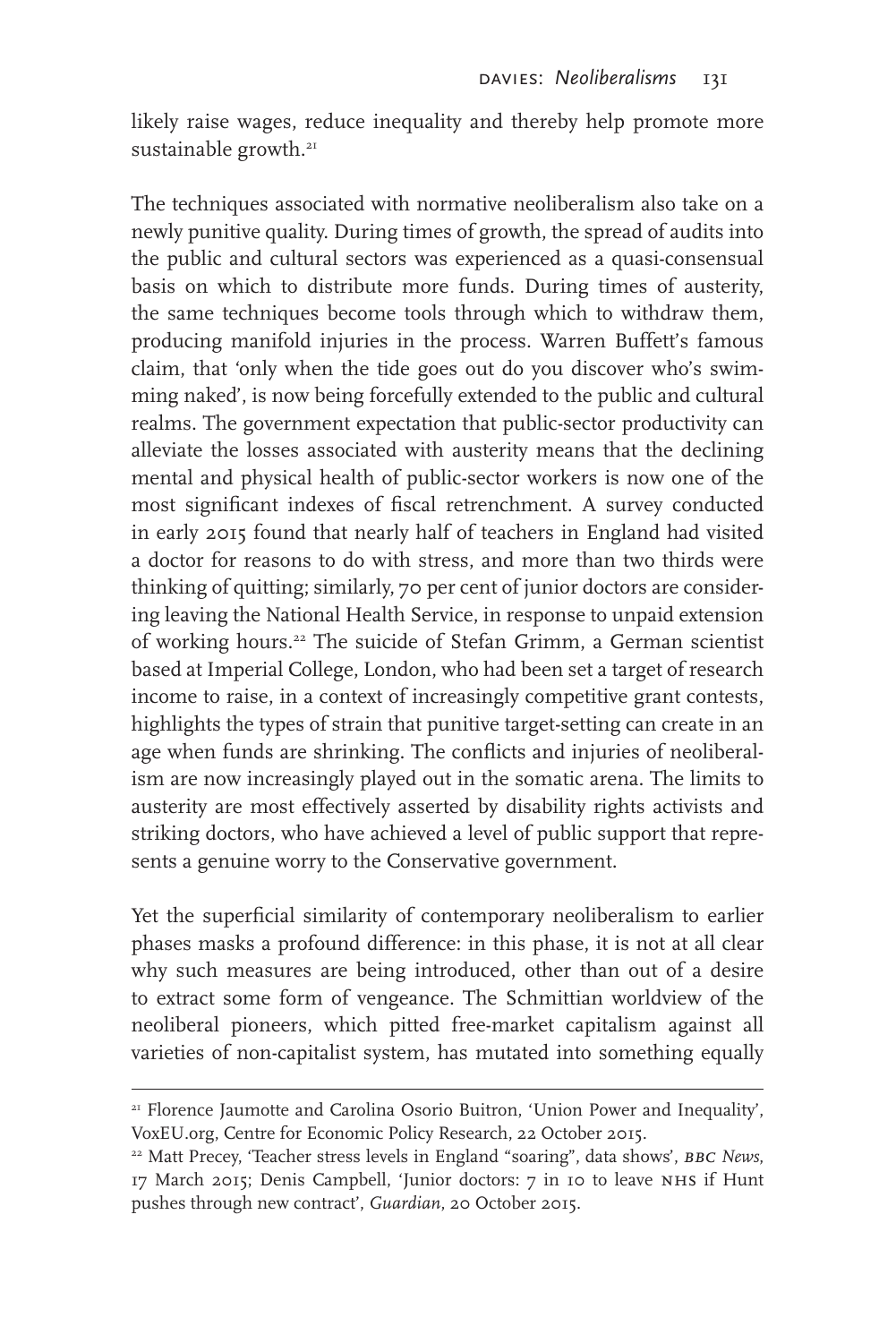paranoid and simplistic, but now apparently self-destructive. In contrast to the offensive against socialism, the 'enemies' targeted now are largely disempowered and internal to the neoliberal system itself. In some instances, such as those crippled by poverty, debt and collapsing social-safety nets, they have already been largely destroyed as an autonomous political force. Yet somehow this increases the urge to punish them further.

## *Representation or repetition?*

The crisis of Fordist Keynesianism in the 1970s obeyed a classically modern rhythm of crisis, in line with Thomas Kuhn's model of a paradigm shift. Economic contingencies elicited a crisis of theoretical and regulatory orthodoxy; this produced a period of epistemic and political uncertainty, which then created a space for competing theories and policy ideas to gain credibility. Gramsci's famous observation in the *Prison Notebooks*, that 'the crisis consists precisely in the fact that the old is dying and the new cannot be born', might have well described the middle years of the 1970s, before the rise of neoliberalism. Today, however, the old is not dying, but being revived.

The structure of historical crisis is mirrored in the grammar of critique, in which the semiotic capacity to represent reality is used as a means of hastening the transformation of that reality. Representation may be employed to highlight the suffering that is latent within the present situation, or to demonstrate the contradictory and unsustainable nature of the impasse. However, the interplay between critique and crisis assumes at the very least that all parties are committed to a credible semiotic representation, even if this is merely in the service of a new hegemony. But what if they are not? This is the problem that Varoufakis highlights when he says 'it was as if one had not spoken'. One way of interpreting the apparently senseless violence of punitive neoliberalism is as a strategy for the circumvention of crisis and, at the same time, an avoidance of critique. In place of critical forms of knowledge, which necessarily represent the deficiencies of the present, forms of empty affirmation are offered, to be repeated ritualistically. These lack any epistemological or semiotic aspiration to represent reality, but are instead ways of reinforcing it. When political leaders say that austerity will result in economic growth, the purpose of such speech acts is to repeat, not to represent. Likewise when benefit claimants are compelled to recite slogans such as 'My only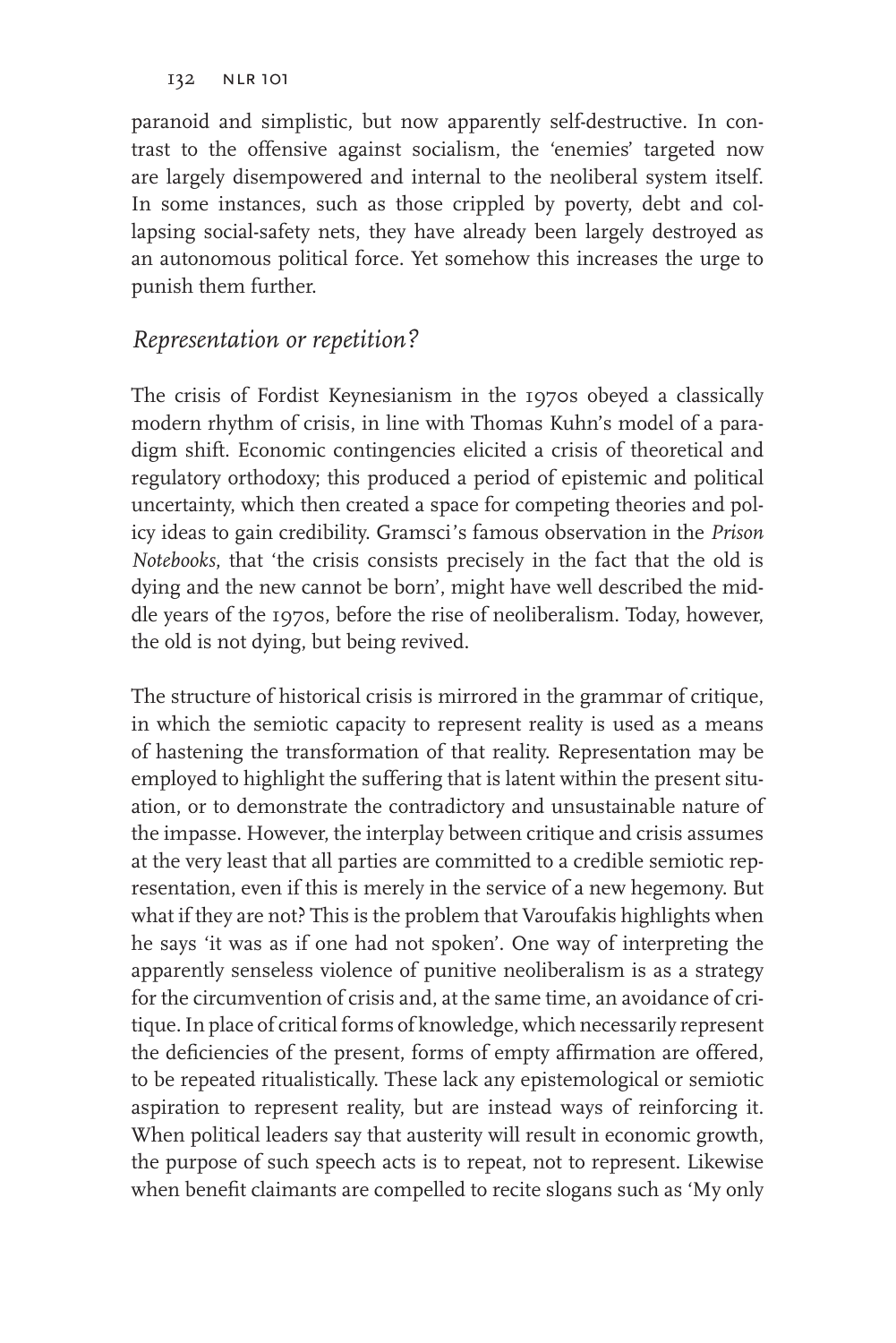limits are the ones I set myself', these are plainly not statements of truth or fact. They are what Luc Boltanski has termed 'systems of confirmation', performative utterances which seek to preserve the status quo and to occupy the discursive space that might otherwise be filled by empirical or critical questions about the nature of reality.

In contrast to the Fordist society observed by Gramsci, power now seeks to circumvent the public sphere, in order to avoid the constraints of critical reason. Increasingly, it is non-representational codes—of software, finance, human biology—that mediate between past, present and future, allowing society to cohere. Where, for example, employee engagement cannot be achieved via cultural or psychological means, increasingly business is looking to solutions such as wearable technology, that treat the worker as an item of fixed capital to be monitored physically, rather than human capital to be employed. The key human characteristics are those that are repeated in a quasi-mechanical fashion: footsteps, nightly sleep, respiration, heartbeat. These metronomic qualities of life come to represent each passing moment as yet another one of the same.

Underlying the new neoliberalism's circumvention of critical forms of knowledge there gapes the truth it is so anxious to avoid—the absence of profitable alternatives to the current, broken model of capitalist accumulation, which it is striving to prop up. Global capitalist development has been confounded by its own success: it has brought about massive over-capacity in manufacturing, with a glut in production driving down profits, combined with a huge over-supply of labour, weakening wages and therefore demand. With only the occasional brief uptick, profitability rates have been falling, business cycle on business cycle, since the end of the *trente glorieuses*. Underlying this is the drastic failure to achieve a viable and profitable model of capitalism since the demise of Fordist Keynesianism. The once tacit, and now explicit, dependence of the neoliberal model upon the rising indebtedness of public and private sectors has been, as Streeck shows, a forty-year-long exercise in kicking the can down the road. Ultimately, the function of apparently irrational symptoms in today's neoliberalism is to duck or conceal this realization.

The founding idea of neoliberalism, dating back to the 1920s, is Mises's argument that there can be no scientific account of human need, but only of consumer preference. Until this dogma is refuted by historical experience, it seems inevitable that resistance and conflict will